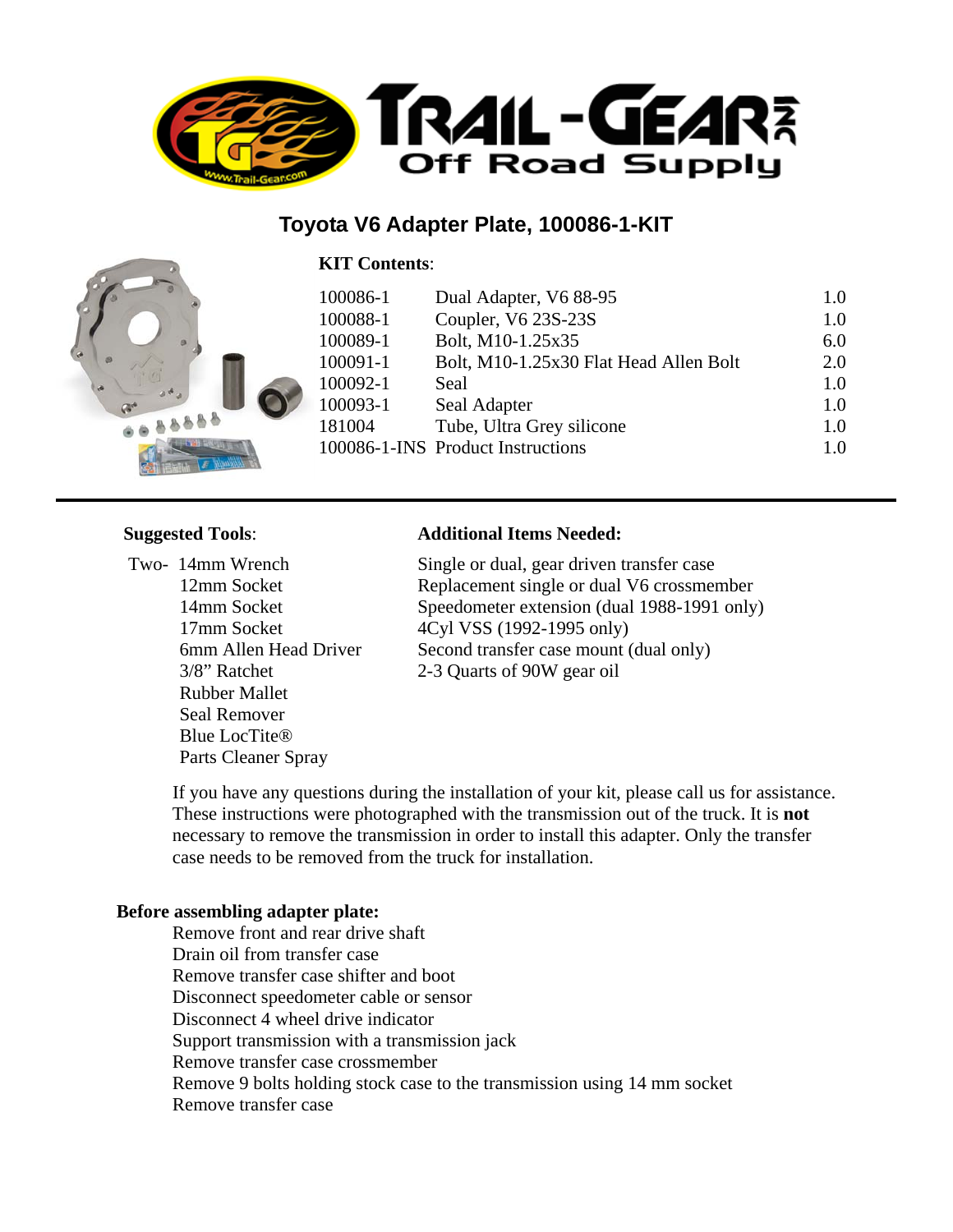

# **Bolt Position Table:**

| Item:    | <b>Description:</b>                    | <b>Quantity:</b> | Bolt $#$ : |  |
|----------|----------------------------------------|------------------|------------|--|
| 100089-1 | Bolt, M10-1.25x35                      | 6.0              |            |  |
|          | <b>Factory Bolt, Short (35mm)</b>      | 1.0              |            |  |
|          | <b>Bolt, Factory Used</b>              | 6.0              |            |  |
| 100091-1 | Bolt, M10-1.25x30 Flat Head Allen Bolt | 2.0              |            |  |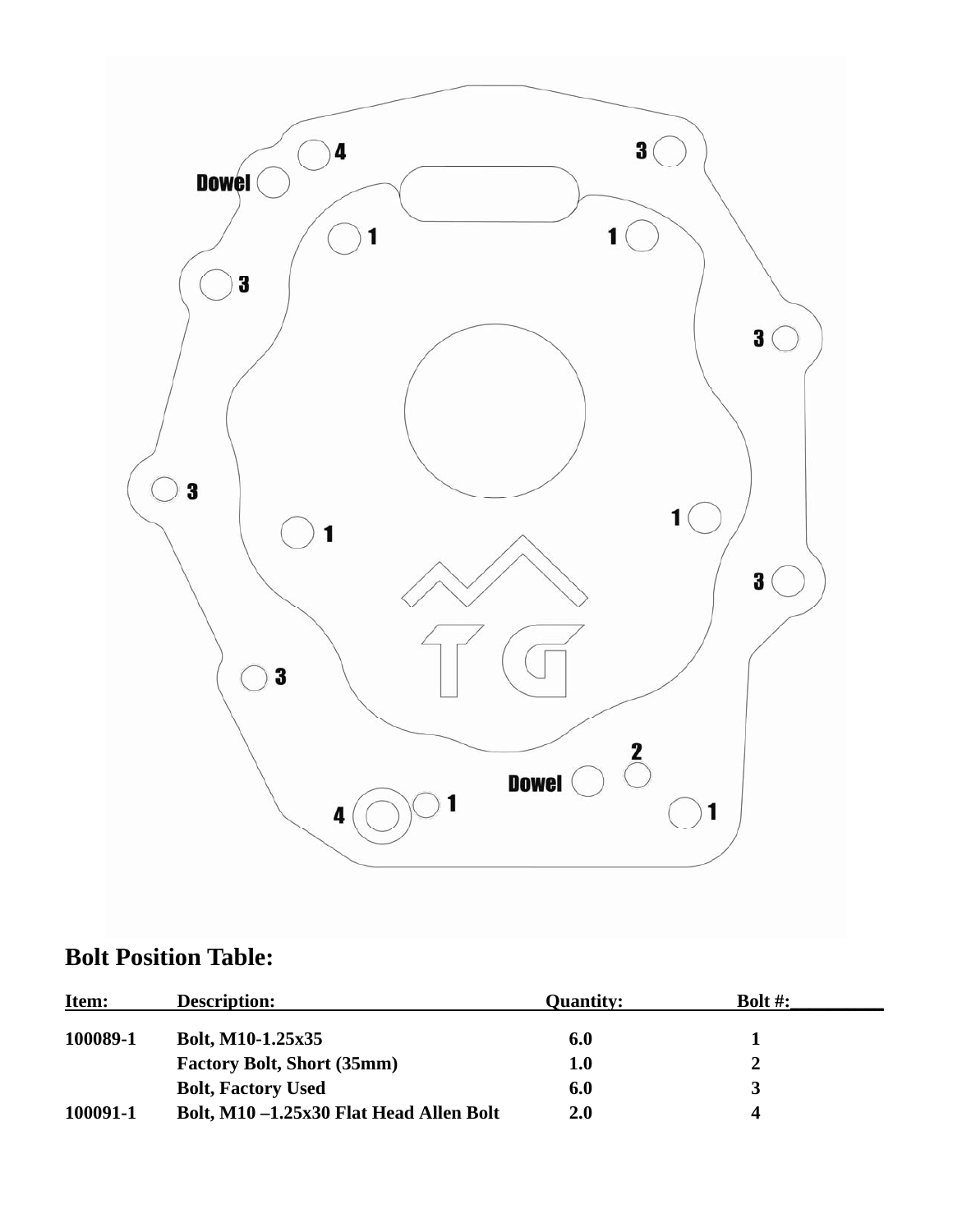

Apply silicone to face of single or dual transfer case assembly.



Install adapter plate on face of transfer case, using 4 M10-1.25x35 bolts (provided). We recommend applying blue LocTite® to threads before installation. Torque four plate bolts to 30 ft. lbs.



Install M-10-1.25x30 allen head bolt using blue Loc-Tite® torque to 30 ft. lbs.



Remove rear transmission seal using a seal remover or claw hammer.



Install M-10-1.25x 35 bolt using blue LocTite® torque to 30 ft. lbs.



Using degreaser, clean the rear transmission seal surface.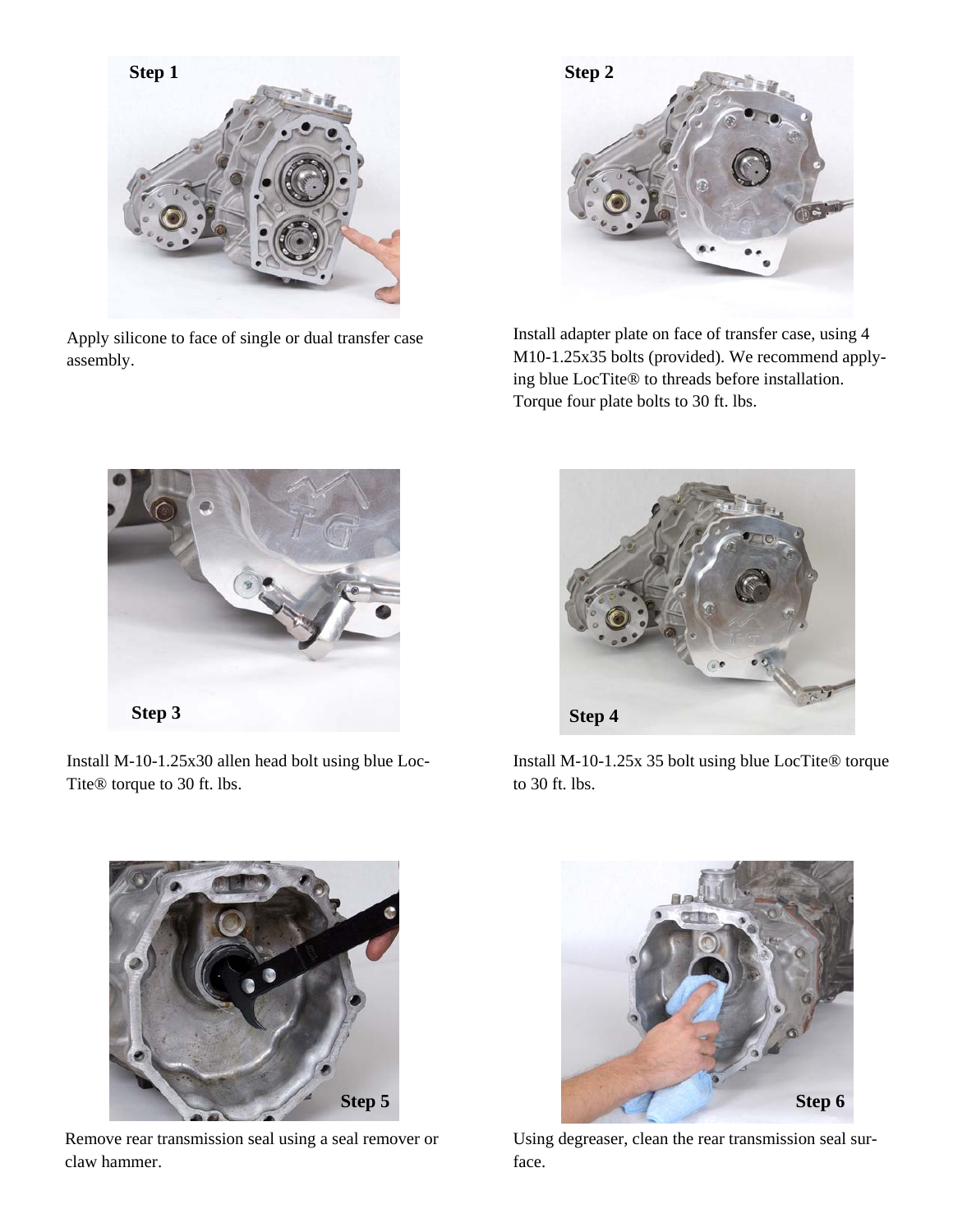

Slide coupler into place on the back of the transmission.



Ensure two dowels are in place in the transmission. If dowels are in the transfer case move them to the transmission.



Apply silicon to smaller end of seal adapter Install Seal Adapter into rear of transmission.



Gently seat seal adapter into place using rubber mallet



**Step 11:** Apply silicone to rear face of transmission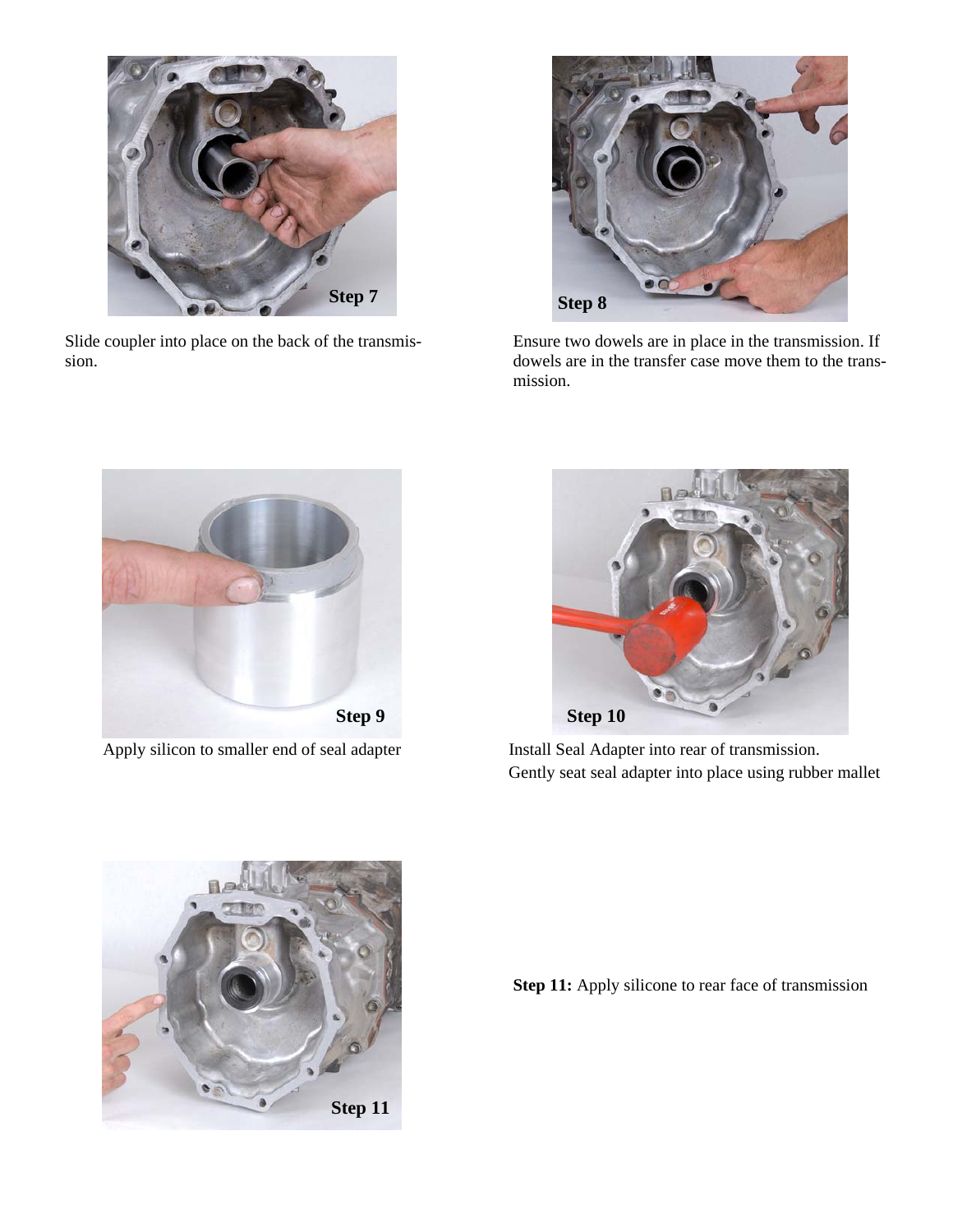

Using 6 of the 9 stock bolts, 1 allen head bolt and 2 M10-1.25x35 bolts, attach transfer case to transmission. Use blue LocTite® on all bolts. Tighten bolts to 30 ft. lbs.



The second allen head bolt should be installed in position shown on the upper right (passenger) side.

#### **After Assembling Adapter Plate & T/Case(s):**

 Install replacement v6 dual transfer case crossmember Reconnect 4 wheel drive indicator

 (This may require cutting and splicing connector from original case) 1988-1991 Application, reconnect speedometer cable

 (Use speedometer extension cable for dual case applications) 1992-1995 Application will need a replacement VSS for the transfer case Reattach front and rear drive shafts (drive shaft lengths may need to be changed) Fill transfer case with 90W GL5 gear oil, check gear oil level in transmission Reinstall transfer case shifter and boot Drain and replace transfer case oil after first 1,000 miles and every 30,000 thereafter

Full synthetic gear oil may be used.